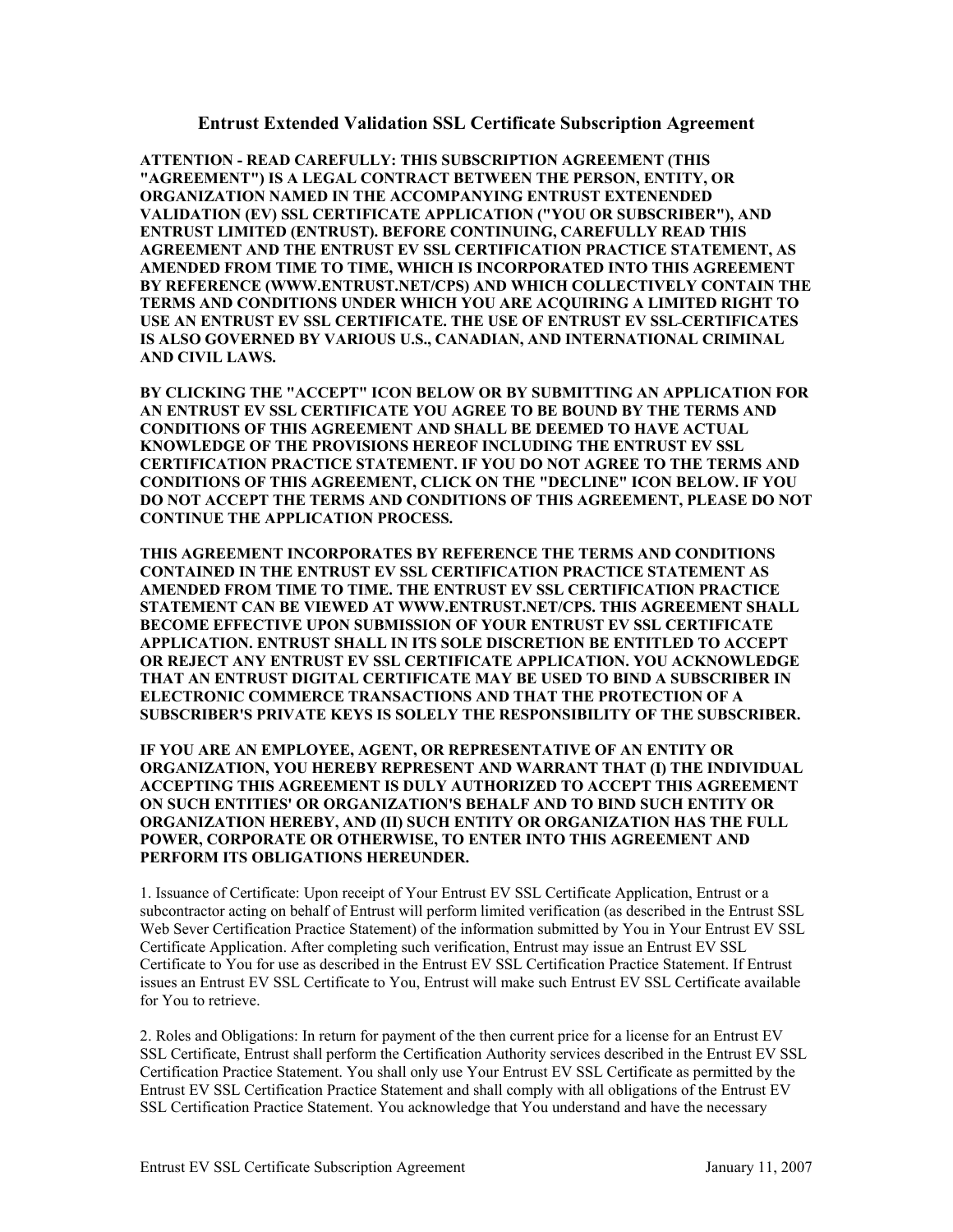information to make an informed decision about whether and the extent to which to use digital certificate technology and in particular Entrust EV SSL Certificates. You acknowledge that You have read the Entrust EV SSL Certification Practice Statement and understand the disclaimers of representations, warranties, and conditions, and limitations of liabilities and are making Your own judgment as to whether it is reasonable under the circumstances to use Entrust EV SSL Certificates. You are solely responsible for determining whether to use Entrust EV SSL Certificates and the extent of such use.

3. Fees: You shall pay all applicable fees for any Entrust EV SSL Certificates issued to You. Such payment shall be made within thirty (30) days of the receipt of an invoice from Entrust for any such Entrust EV SSL Certificates. In the event that You do not pay the applicable fees for any Entrust EV SSL Certificates issued to You, You shall not be entitled to use such Entrust EV SSL Certificates and Entrust may refused to process any subsequent applications submitted by You for additional Entrust EV SSL Certificates. The fees for Entrust EV SSL Certificates and information or services provided by Entrust in respect to Entrust EV SSL Certificates are set forth in the Entrust SSL Web Repository. These fees are subject to change, and any such changes shall become effective immediately after posting in the Entrust Repository. All amounts due under this Agreement must be paid to Entrust Limited or its invoicing affiliate Entrust, Inc., if applicable.

4. Lifecycle Monitoring Service: Entrust shall also provide You with a complementary lifecycle monitoring service ("LMS"). The LMS is designed to reduce the chance of disruption of Your service which may be caused by the expiration of the Your Entrust EV SSL Certificate. Entrust shall use commercially reasonable efforts to send an email to the technical contact listed in the information provided to Entrust with Your Entrust EV SSL Certificate Application. Such email will inform Your technical contact that Your Entrust EV SSL Certificate is due to expire shortly. Usually, the email notification will be sent approximately thirty (30) days prior to the date on which Your Entrust EV SSL Certificate is due to expire. In the event that Your contact information changes, You can still receive an LMS email notice if You provide Entrust with updated technical contact information at least sixty (60) days prior to the date that Your Entrust EV SSL Certificate is due to expire. You shall not be eligible for the LMS if Your technical contact information changes and Entrust is not informed of such change within the time period set forth above.

## 5. REPRESENTATIONS, WARRANTIES AND ADDITIONAL OBLIGATIONS

You represent and warrant to Entrust and all third parties who rely or use the Entrust EV SSL Certificate issued to You, that:

- (i) all information provided to Entrust or to any independent third-party Registration Authorities, both in the EV SSL Certificate Request and as otherwise requested by Entrust in connection with the issuance of the EV SSL Certificate(s) to be supplied by Entrust, is accurate and complete and does not contain any errors, omissions, or misrepresentations;
- (ii) the Private Key corresponding to the Public Key submitted to Entrust in connection with an Entrust EV SSL Certificate Application was created using sound cryptographic techniques and all measures necessary have been taken to maintain sole control of, keep confidential, and properly protect the Private Key (and any associated access information or device  $-$  e.g., password or token) at all times;
- (iii) any information provided to Entrust or to any independent third-party Registration Authorities in connection with an Entrust EV SSL Certificate Application does not infringe, misappropriate, dilute, unfairly compete with, or otherwise violate the intellectual property, or other rights of any person, entity, or organization in any jurisdiction;
- (iv) the EV SSL Certificate(s) shall not be installed or used until it has reviewed and verified the accuracy of the data in each EV SSL Certificate;
- (v) the EV SSL Certificate shall be installed only on the server accessible at the domain name listed on the EV SSL Certificate, and will only be used in compliance with all applicable laws, solely for authorized company business, and solely in accordance with the Subscription Agreement and the CPS;
- (vi) Entrust shall be immediately notified if any information included in the Entrust EV SSL Certificate Application changes or if any change in any circumstances would make the information in the Entrust EV SSL Certificate Application misleading or inaccurate;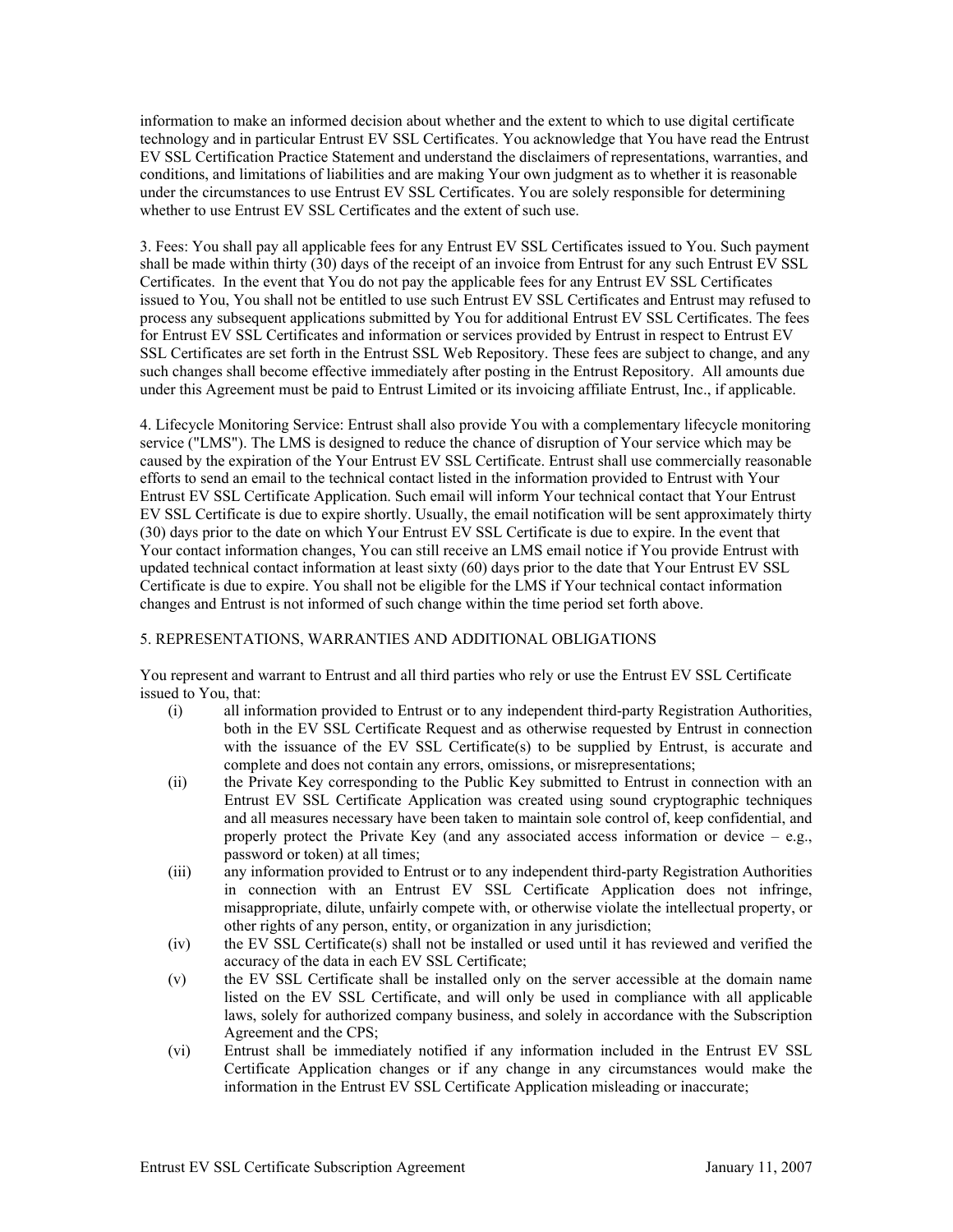- (vii) all use of the Entrust EV SSL Certificate and its associated private key shall cease immediately, and the Subscriber will promptly request the revocation of the Entrust EV SSL Certificate, if (1) any information included in the Subscriber's Entrust EV SSL Certificate changes or if any change in any circumstances would make the information in the Entrust EV SSL Certificate misleading or inaccurate; or (2) there is any actual or suspected misuse or compromise of the Private Key associated with the Public Key in the Entrust EV SSL Certificate;
- (viii) all use of the Entrust EV SSL Certificate shall cease upon expiration or revocation of such Entrust EV SSL Certificate, and such Entrust EV SSL Certificate shall be removed from the devices and/or software in which it has been installed;
- (vii) the Entrust EV SSL Certificates will not be used for any hazardous or unlawful (including tortious) activities;
- (viii) the subject named in the EV Certificate corresponds to You, and that You legally exist as a valid entity in the jurisdiction of incorporation specified in the Entrust EV SSL Certificates; and
- (ix) You have the exclusive right to use the domain name listed in the Entrust EV SSL Certificate;

You expressly agree that you shall:

- (i) understand and, if necessary, receive proper education in the use of Public-Key cryptography and Certificates including Entrust EV SSL Certificates;
- (ii) provide, in any communications with Entrust or an independent third-party Registration Authority, correct information with no errors, misrepresentations, or omissions;
- (iii) generate a new, secure, and cryptographically sound Key Pair to be used in association with the Entrust EV SSL Certificate or Applicant's Entrust EV SSL Certificate Application;
- (iv) read and agree to all terms and conditions of the Entrust EV SSL Certification Practice Statement;
- (v) refrain from modifying the contents of an Entrust EV SSL Certificate;
- (vi) use Entrust EV SSL Certificates exclusively for legal and authorized purposes in accordance with the terms and conditions of the Entrust EV SSL Certification Practice Statement and applicable laws;
- (vii) only use an Entrust EV SSL Certificate on behalf of the organization listed as the Subject in such Entrust EV SSL Certificate;
- (viii) keep confidential and properly protect the Private Keys;
- (ix) notify Entrust as soon as reasonably practicable of any change to any information included in the Applicant's Entrust EV SSL Certificate Application or any change in any circumstances that would make the information in the Applicant's Entrust EV SSL Certificate Application misleading or inaccurate;
- (x) notify Entrust as soon as reasonably practicable of any change to any information included in the Entrust EV SSL Certificate or any change in any circumstances that would make the information in the Entrust EV SSL Certificate misleading or inaccurate;
- (xi) immediately cease to use an Entrust EV SSL Certificate if any information included in the Entrust EV SSL Certificate or if any change in any circumstances would make the information in the Entrust EV SSL Certificate misleading or inaccurate;
- (xii) notify Entrust immediately of any suspected or actual Compromise of the Private Keys and request the revocation of such Entrust EV SSL Certificate;
- (xiii) immediately cease to use the Entrust EV SSL Certificate upon (a) expiration or revocation of such Entrust EV SSL Certificate, or (b) any suspected or actual Compromise of the Private Key corresponding to the Public Key in such Entrust EV SSL Certificate, and remove such Entrust EV SSL Certificate from the devices and/or software in which it has been installed;
- (xiv) only install the Entrust EV SSL Certificate on one (1) World Wide Web server and only use such Entrust EV SSL Certificate in connection with such server unless, otherwise expressly permitted by Entrust in writing;
- (xv) refrain from using the Private Key corresponding to the Public Key in the Entrust EV SSL Certificate to sign other Certificates; and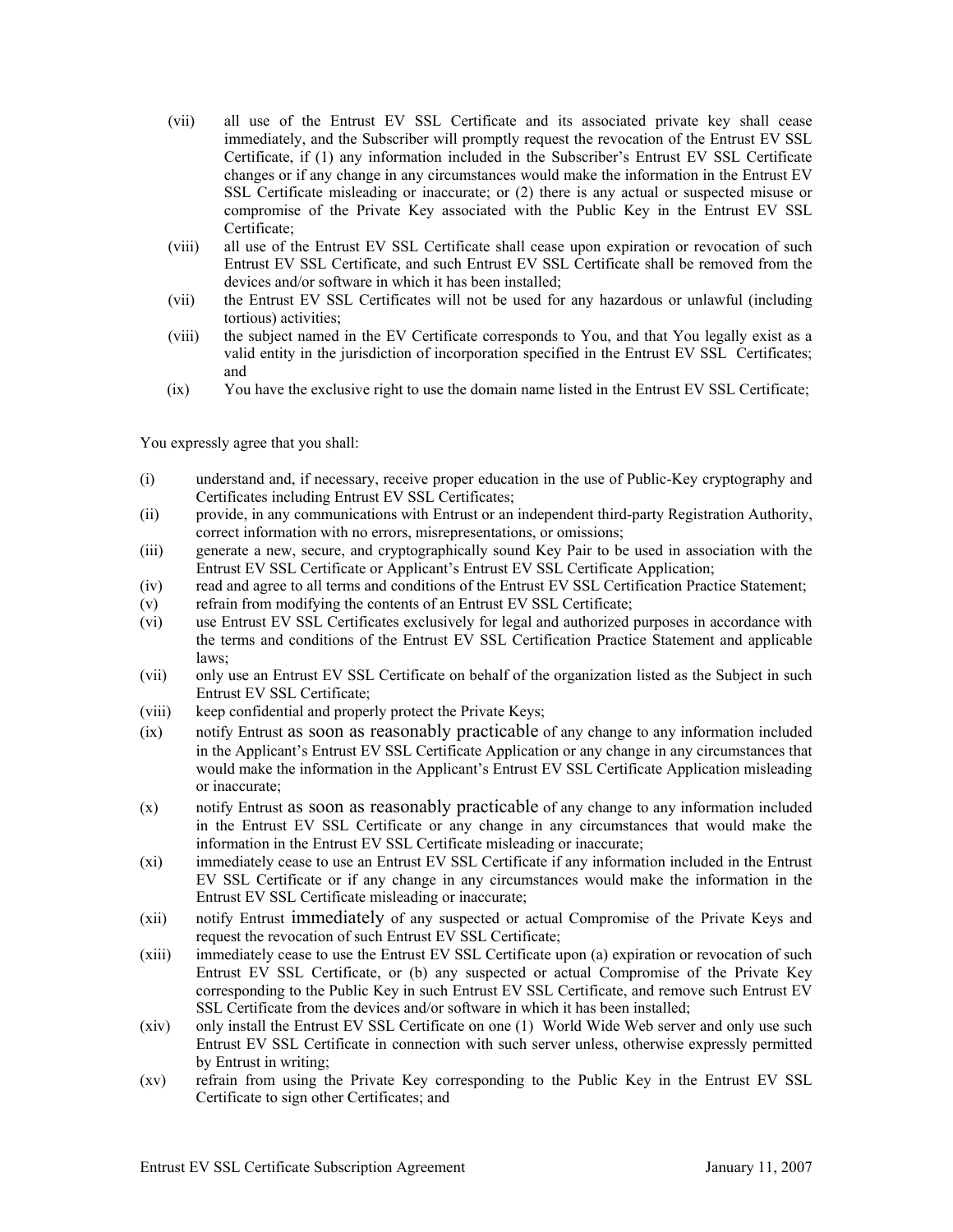(xvi) use appropriate judgment about whether it is appropriate, given the level of security and trust provided by an Entrust EV SSL Certificate, to use an Entrust EV SSL Certificate in any given circumstance.

Entrust EV SSL Certificates and related information may be subject to export, import, and/or use restrictions. You shall comply with all laws and regulations applicable to Your right to export, import, and/or use Entrust EV SSL Certificates or related information, including, without limitation, all laws and regulations in respect to nuclear, chemical or biological weapons proliferation. You shall be responsible for procuring all required licenses and permissions for any export, import, and/or use of Entrust EV SSL Certificates or related information. Certain cryptographic techniques, software, hardware, and firmware ("Technology") that may be used in processing or in conjunction with Entrust EV SSL Certificates may be subject to export, import, and/or use restrictions. You shall comply with all laws and regulations applicable to a Subscriber's right to export, import, and/or use such Technology or related information. Subscribers shall be responsible for procuring all required licenses and permissions for any export, import, and/or use of such Technology or related information.

6. **DISCLAIMER OF WARRANTY: EXCEPT FOR THE EXPLICIT REPRESENTATIONS, WARRANTIES, AND CONDITIONS PROVIDED IN THIS AGREEMENT AND THE ENTRUST EV SSL CERTIFICATION PRACTICE STATEMENT, ENTRUST EV SSL CERTIFICATES AND ANY SERVICES PROVIDED IN RESPECT TO ENTRUST EV SSLCERTIFICATES ARE PROVIDED "AS IS", AND NEITHER ENTRUST NOR ANY INDEPENDENT THIRD-PARTY REGISTRATION AUTHORITIES OPERATING UNDER THE ENTRUST EV SSL CERTIFICATION AUTHORITIES, NOR ANY RESELLERS, CO-MARKETERS, OR ANY SUBCONTRACTORS, DISTRIBUTORS, AGENTS, SUPPLIERS, EMPLOYEES, OR DIRECTORS OF ANY OF THE FOREGOING MAKE ANY REPRESENTATIONS OR GIVE ANY WARRANTIES, OR CONDITIONS, WHETHER EXPRESS, IMPLIED, STATUTORY, BY USAGE OF TRADE, OR OTHERWISE, AND ENTRUST, ALL INDEPENDENT THIRD-PARTY REGISTRATION AUTHORITIES OPERATING UNDER THE ENTRUST EV SSL CERTIFICATION AUTHORITIES, ALL RESELLERS OR CO-MARKETERS, AND ANY SUBCONTRACTORS, DISTRIBUTORS, AGENTS, SUPPLIERS, EMPLOYEES, OR DIRECTORS OF ANY OF THE FOREGOING SPECIFICALLY DISCLAIM ANY AND ALL REPRESENTATIONS, WARRANTIES, AND CONDITIONS OF MERCHANTABILITY, NON-INFRINGEMENT, TITLE, SATISFACTORY QUALITY, OR FITNESS FOR A PARTICULAR PURPOSE. EXCEPT FOR THE EXPLICIT REPRESENTATIONS, WARRANTIES AND CONDITIONS CONTAINED IN THIS AGREEMENT AND IN THE ENTRUST EV SSL CERTIFICATION PRACTICE STATEMENT, THE ENTIRE RISK OF THE USE OF ANY ENTRUST EV SSL CERTIFICATES OR ANY SERVICES PROVIDED IN RESPECT ENTRUST EV SSL CERTIFICATES OR THE VALIDATION OF DIGITAL SIGNATURES SHALL BE BORNE SOLELY BY YOU.**

## 7. **LIMITATION OF LIABILITY:**

**IN NO EVENT SHALL THE TOTAL CUMULATIVE LIABILITY OF ENTRUST, ANY INDEPENDENT THIRD-PARTY REGISTRATION AUTHORITY OPERATING UNDER AN ENTRUST EV SSL CERTIFICATION AUTHORITY, ANY RESELLERS, OR CO-MARKETERS, OR ANY SUBCONTRACTORS, DISTRIBUTORS, AGENTS, SUPPLIERS, EMPLOYEES, OR DIRECTORS OF ANY OF THE FOREGOING TO ANY APPLICANT, SUBSCRIBER, RELYING PARTY OR ANY OTHER PERSON, ENTITY, OR ORGANIZATION ARISING OUT OF OR RELATING TO ANY ENTRUST EV SSL CERTIFICATE OR ANY SERVICES PROVIDED IN RESPECT TO ENTRUST EV SSL CERTIFICATES, INCLUDING ANY USE OR RELIANCE ON ANY ENTRUST EV SSL CERTIFICATE, EXCEED TWO THOUSAND UNITED STATES DOLLARS (\$2000.00 U.S.) ("CUMULATIVE DAMAGE CAP"). THE FOREGOING LIMITATIONS SHALL APPLY TO ANY LIABILITY WHETHER BASED IN CONTRACT (INCLUDING FUNDAMENTAL BREACH), TORT (INCLUDING NEGLIGENCE), LEGISLATION OR ANY OTHER THEORY OF LIABILITY, INCLUDING ANY DIRECT,**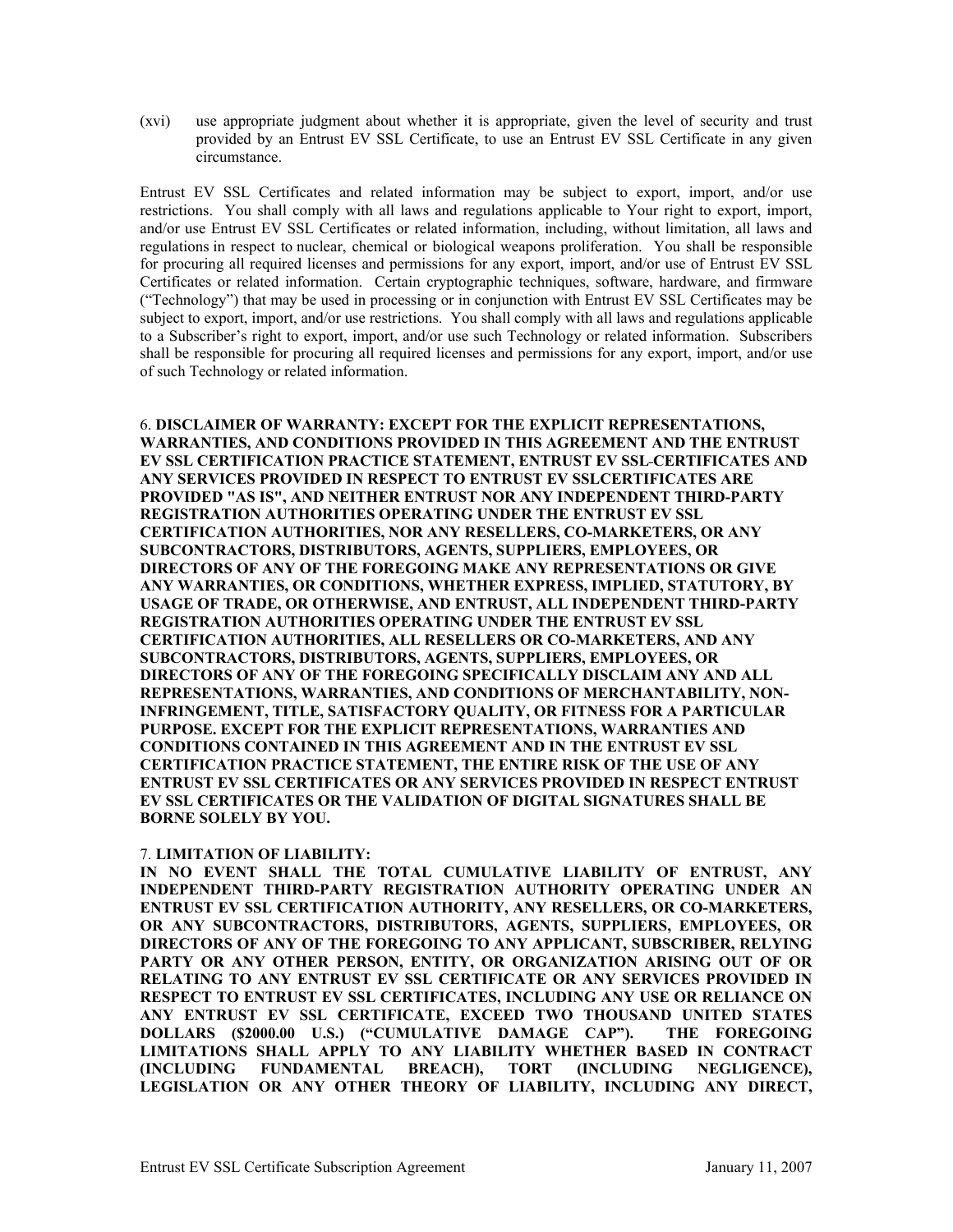**INDIRECT, SPECIAL, STATUTORY, PUNITIVE, EXEMPLARY, CONSEQUENTIAL, RELIANCE, OR INCIDENTAL DAMAGES.** 

**IN NO EVENT SHALL ENTRUST OR ANY INDEPENDENT THIRD-PARTY REGISTRATION AUTHORITY OPERATING UNDER AN ENTRUST EV SSL CERTIFICATION AUTHORITY, OR ANY RESELLERS, CO-MARKETERS, OR ANY SUBCONTRACTORS, DISTRIBUTORS, AGENTS, SUPPLIERS, EMPLOYEES, OR DIRECTORS OF ANY OF THE FOREGOING BE LIABLE FOR ANY INCIDENTAL, SPECIAL, STATUTORY, PUNITIVE, EXEMPLARY, INDIRECT, RELIANCE, OR CONSEQUENTIAL DAMAGES (INCLUDING, WITHOUT LIMITATION, DAMAGES FOR LOSS OF BUSINESS, LOSS OF BUSINESS OPPORTUNITIES, LOSS OF GOODWILL, LOSS OF PROFITS, BUSINESS INTERRUPTION, LOSS OF DATA, LOST SAVINGS OR OTHER SIMILAR PECUNIARY LOSS) WHETHER ARISING FROM CONTRACT (INCLUDING FUNDAMENTAL BREACH), TORT (INCLUDING NEGLIGENCE), LEGISLATION OR ANY OTHER THEORY OF LIABILITY.** 

**THE FOREGOING LIMITATIONS SHALL APPLY NOTWITHSTANDING THE FAILURE OF ESSENTIAL PURPOSE OF ANY LIMITED REMEDY STATED HEREIN AND EVEN IF ENTRUST OR ANY INDEPENDENT THIRD-PARTY REGISTRATION AUTHORITY OPERATING UNDER AN ENTRUST EV SSL CERTIFICATION AUTHORITY, OR ANY RESELLERS, CO-MARKETERS, OR ANY SUBCONTRACTORS, DISTRIBUTORS, AGENTS, SUPPLIERS, EMPLOYEES, OR DIRECTORS OF ANY OF THE FOREGOING HAVE BEEN ADVISED OF THE POSSIBILITY OF THOSE DAMAGES.** 

**SOME JURISDICTIONS DO NOT ALLOW THE EXCLUSION OR LIMITATION OF LIABILITY FOR CONSEQUENTIAL OR INCIDENTAL DAMAGES, SO THESE LIMITATIONS SET FORTH ABOVE MAY NOT APPLY TO CERTAIN APPLICANTS, SUBSCRIBERS, RELYING PARTIES, OR OTHER PERSONS, ENTITIES, OR ORGANIZATIONS. THE DISCLAIMERS OF REPRESENTATIONS, WARRANTIES, AND CONDITIONS AND THE LIMITATIONS OF LIABILITY IN THIS AGREEMEMT CONSTITUTE AN ESSENTIAL PART OF THIS AGREEMENT. ALL APPLICANTS, SUBSCRIBERS, RELYING PARTIES, AND OTHER PERSONS, ENTITIES, AND ORGANIZATIONS ACKNOWLEDGE THAT BUT FOR THESE DISCLAIMERS OF REPRESENTATIONS, WARRANTIES, AND CONDITIONS AND LIMITATIONS OF LIABILITY, ENTRUST WOULD NOT ISSUE ENTRUST EV SSL CERTIFICATES TO SUBSCRIBERS AND NEITHER ENTRUST NOR ANY ANY INDEPENDENT THIRD-PARTY REGISTRATION AUTHORITIES OPERATING UNDER AN ENTRUST EV SSL CERTIFICATION AUTHORITY, NOR ANY RESELLERS, CO-MARKETERS, OR ANY SUBCONTRACTORS, DISTRIBUTORS, AGENTS, SUPPLIERS, EMPLOYEES, OR DIRECTORS OF ANY OF THE FOREGOING WOULD PROVIDE SERVICES IN RESPECT TO ENTRUST EV SSL CERTIFICATES AND THAT THESE PROVISIONS PROVIDE FOR A REASONABLE ALLOCATION OF RISK.** 

8. Term: This Agreement shall continue for as long as You use the Entrust EV SSL Certificate issued to You, however, it shall terminate if You fail to comply with any of the material terms or conditions of this Agreement or the Entrust EV SSL Certification Practice Statement. This Agreement shall terminate upon expiration of Your Entrust EV SSL Certificate. You must, upon expiration of Your Entrust EV SSL Certificate, or upon termination of this Agreement, cease all use of Your Entrust EV SSL Certificate and remove it from the devices and/or software in which it has been installed. The provisions entitled Disclaimer of Warranties, Limitation of Liability, Term, Severability and those provisions of the Entrust EV SSL Certification Practice Statement that are designated as surviving termination shall continue in force even after any termination or expiration of this Agreement.

9. Severability: Whenever possible, each provision of this Agreement, the Entrust EV SSL Certification Practice Statement, any other Subscription Agreements, and any Relying Party Agreements shall be interpreted in such manner as to be effective and valid under applicable law. If the application of any provision of this Agreement, the Entrust EV SSL Certification Practice Statement, any other Subscription